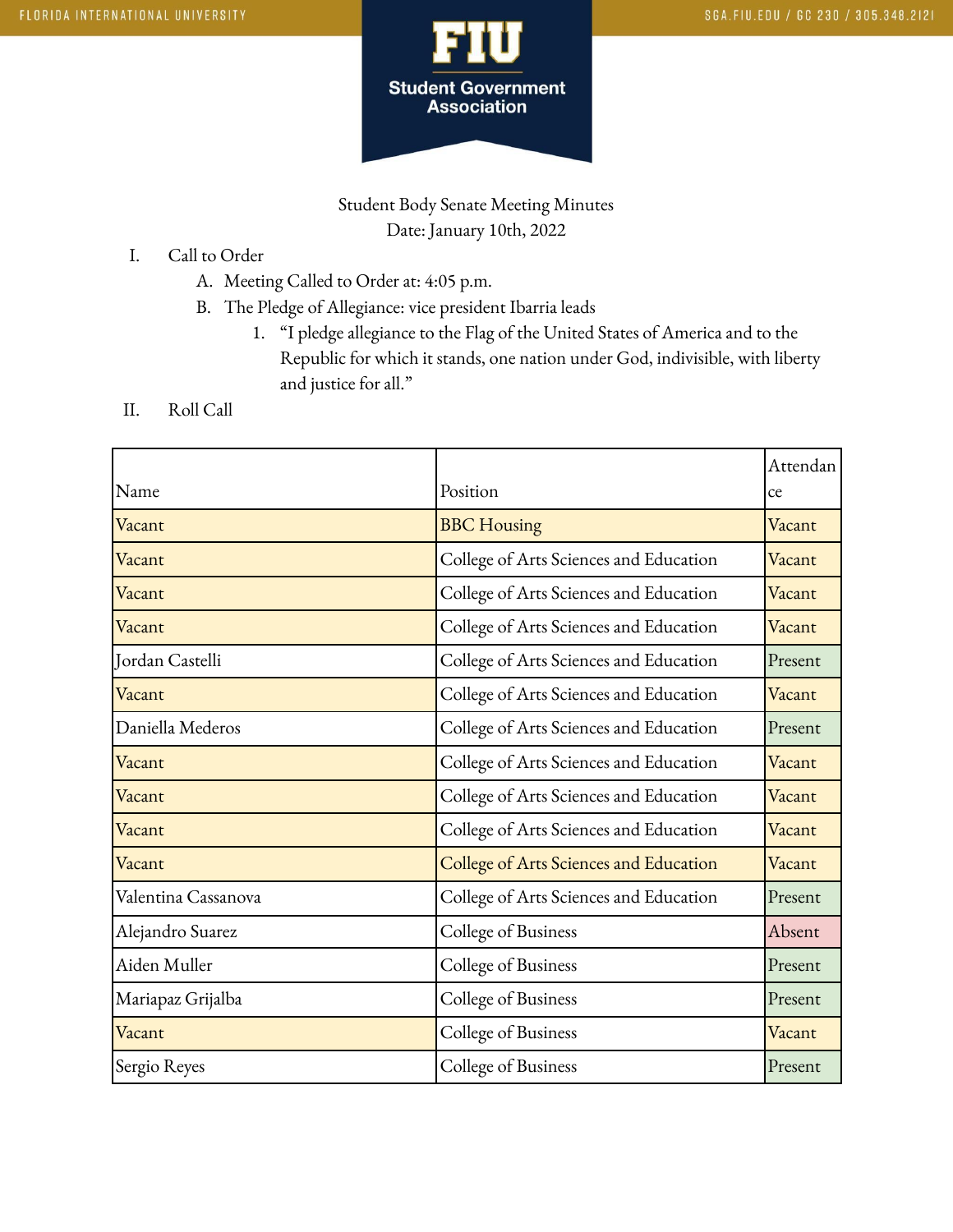| Gabriela Tovar       | College of Communication Architecture<br>and the Arts | Present |
|----------------------|-------------------------------------------------------|---------|
|                      | College of Communication Architecture                 |         |
| Nicholas Ramirez     | and the Arts                                          | Present |
| Cristhofer Lugo      | College of Engineering and Computing                  | Present |
| Fernando Melara      | College of Engineering and Computing                  | Present |
| Hervangelot Lordeus  | College of Engineering and Computing                  | Present |
| Natalie Meneses      | College of Engineering and Computing                  | Present |
| <b>Celesse Temes</b> | College of Hospitality and Tourism<br>Management      | Absent  |
| Vacant               | College of Law                                        | Vacant  |
| Manuela Jaramillo    | College of Medicine                                   | Absent  |
| Joshua Lovo-Morales  | College of Nursing and Health Sciences                | Present |
| Tyra Moss            | College of Public Health and Social Work              | Absent  |
| Joshua Mandall       | Graduate School                                       | Present |
| Yendy Gonzalez       | <b>Graduate School</b>                                | Present |
| Kehinde Alawode      | <b>Graduate School</b>                                | Present |
| Karim Mostafa        | <b>Graduate School</b>                                | Present |
| Kaylee Arvay         | <b>Graduate School</b>                                | Absent  |
| Jean Rodriguez       | Honors College                                        | Absent  |
| Vacant               | <b>Lower Division BBC</b>                             | Vacant  |
| Zoilo Batista        | <b>Lower Division MMC</b>                             | Present |
| Jacob Bharat         | <b>MMC</b> Housing                                    | Present |
| Sebastian Aviles     | <b>MMC</b> Housing                                    | Present |
| Taylor Sokolosky     | <b>MMC</b> Housing                                    | Present |
| Vacant               | Online Student                                        | Vacant  |
| Alexander Sutton     | School of International and Public Affairs            | Present |
| David Luis           | School of International and Public Affairs            | Present |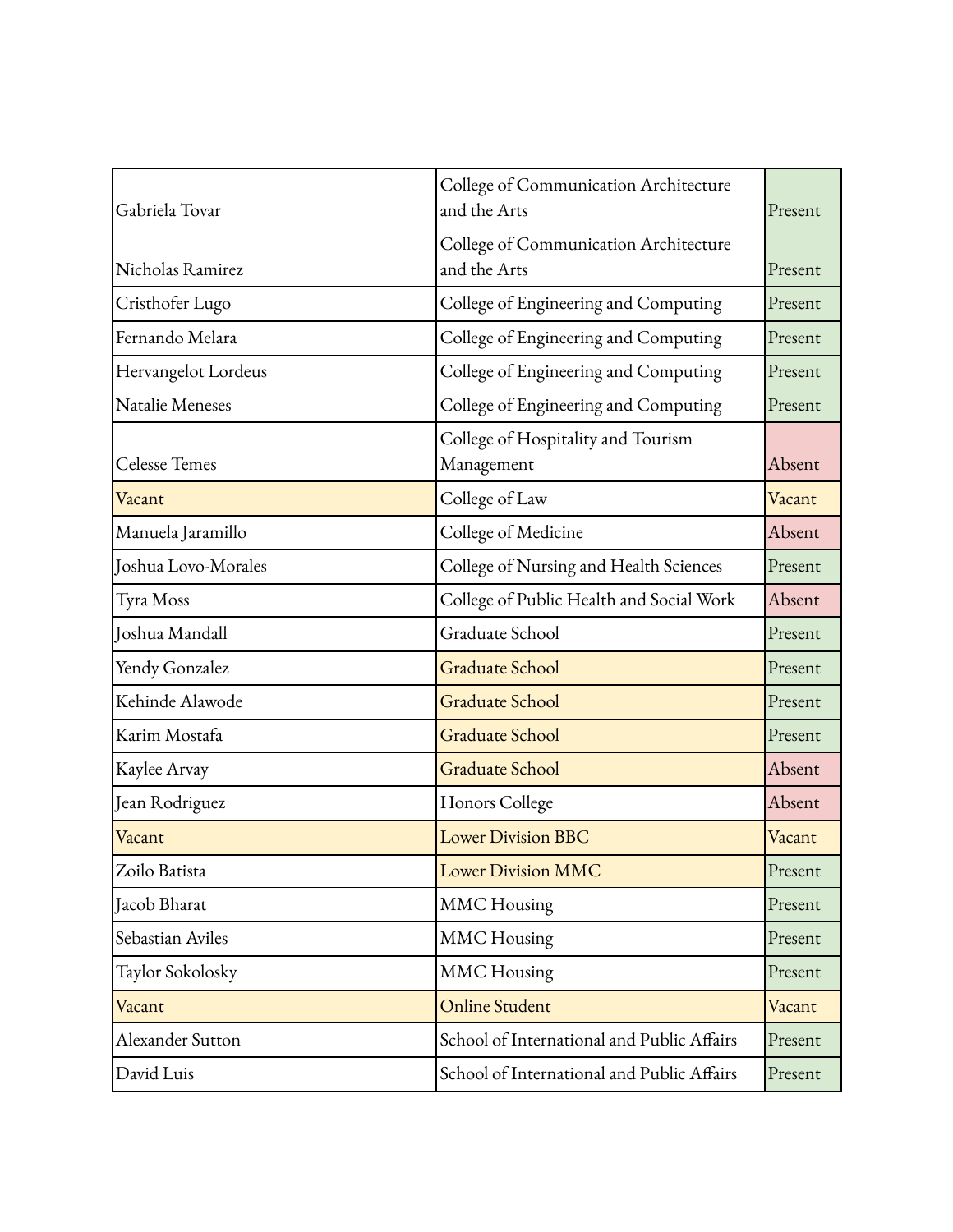| Vacant                              | School of International and Public Affairs | Vacant  |
|-------------------------------------|--------------------------------------------|---------|
| Vacant                              | <b>Upper Division BBC</b>                  | Vacant  |
| Vacant                              | <b>Upper Division BBC</b>                  | Vacant  |
| Rodrigo Alea                        | <b>Upper Division MMC</b>                  | Present |
| Nicholas Pastrana                   | <b>Upper Division MMC</b>                  | Present |
| TOTAL NUMBER OF SENATORS PRESENT    |                                            | 25      |
| TOTAL NUMBER OF SENATORS ABSENT     |                                            | 6       |
| TOTAL NUMBER OF SENATE SEATS VACANT |                                            | 16      |
| Quorum Established                  |                                            |         |

- III. Approval of Minutes from Last Meeting
	- A. Senator castelli moves to approve minutes from last meeting 11/29/2021. Senator luis seconds. Motion passes.

# IV. Adoption of the Agenda

A. Senator batista moves to approve minutes from 1/10/2022. Senator sutton seconds. Motion passes

# V. Invited Speakers

- A. Panther Motorsports
	- 1. Senate president pastrana moves to go into voting by roll call, senate pro temp grijabla seconds.

# VI. Committee Reports

- A. Appropriations Committee
	- 1. Two pieces of legislation are going up today!
- B. Graduate and Professional Student Committee
	- 1. Last week there was a response from our vendor
	- 2. Sending out doodle poll for best day for this semesters meetings
- C. University Sustainability and Innovation Committee
	- 1. Sending out new form for meeting times
- D. Health and Well-Being Committee
	- 1. New meeting times will be sent out
- E. Student Life and Academic Concerns Committee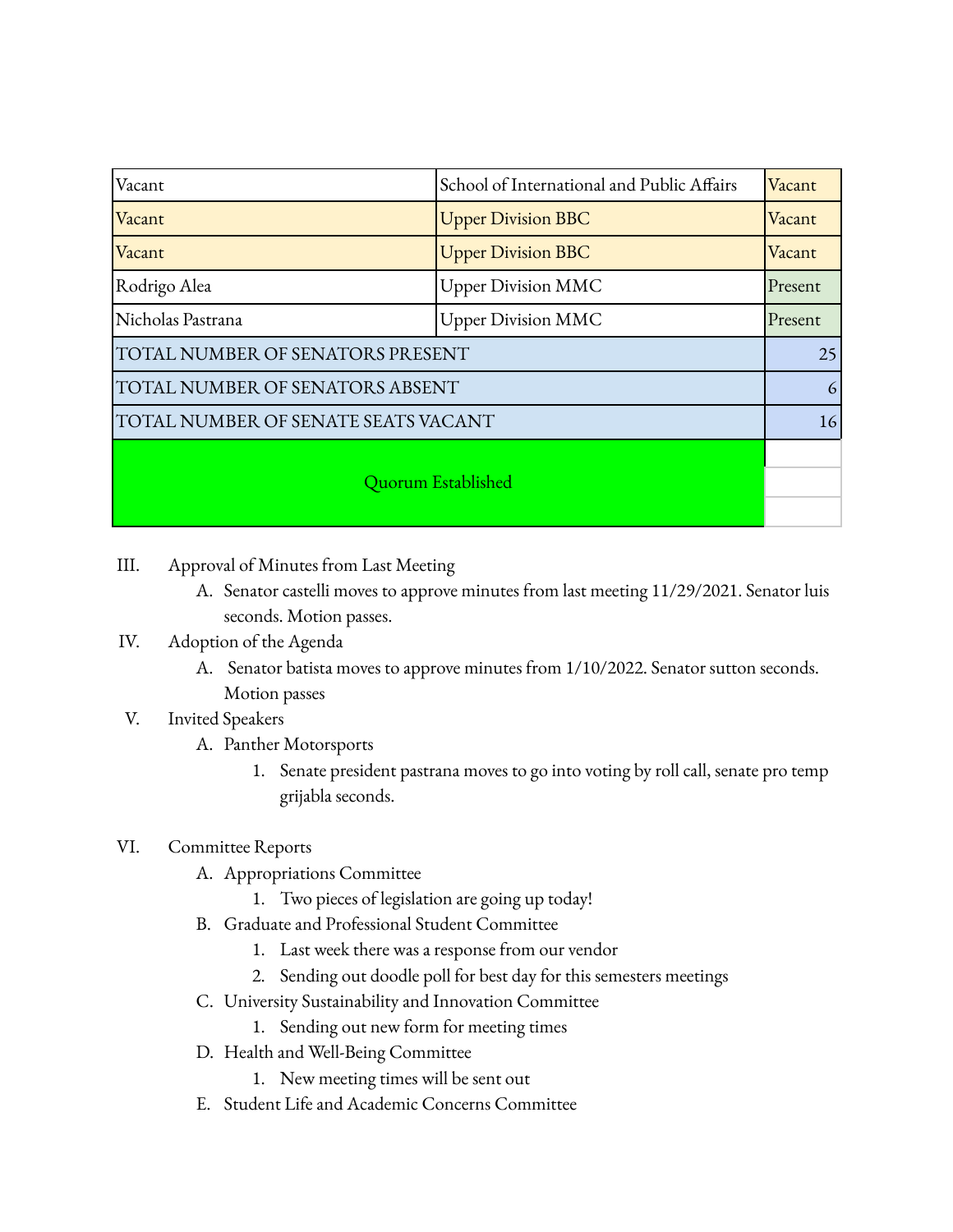- 1. New meeting times will be sent out
- F. Committee on Rules and Administration
	- 1. Creating groupchat for committees

### VII. Executive Board Reports

- A. Student Body President
	- 1. Panera is now open! Chilis will reopen within the semester
- B. Senate President
	- 1. We need senators! If anyone has any interest in student government we will happily teach them!
- C. Senate President Pro-Tempore
	- 1. We need to continue to advertise SGA, the housing quad will have a welcome event that SGA will attend, if anyone can attend please sign up
- D. Senate Floor Leader
- E. Student Body Vice President
	- 1. Im looking forward to seeing you all work on your initiatives!
- F. Comptroller
- G. Executive Administrator
- H. Governor of the Biscayne Bay Campus
	- 1. Did some tabling as a part of the week of welcome here at BBC
	- 2. We were showing students the vacancies and sparking interests in them.
- I. Chief of Staff
	- 1. Cabinet will be on wednesday from 4-6pm
	- 2. There are still cabinet vacancies, many of the same from last semester
- J. Chief Justice
- VIII. Vetoed Legislation

A.

IX. Unfinished Business

A.

X. New Business

#### A. S.B. 02 003 Panther Motorsports

|        |                                               | Attenda |  |
|--------|-----------------------------------------------|---------|--|
| Name   | Position                                      | Ince    |  |
| Vacant | <b>BBC</b> Housing                            | Vacant  |  |
| Vacant | College of Arts Sciences and Education Vacant |         |  |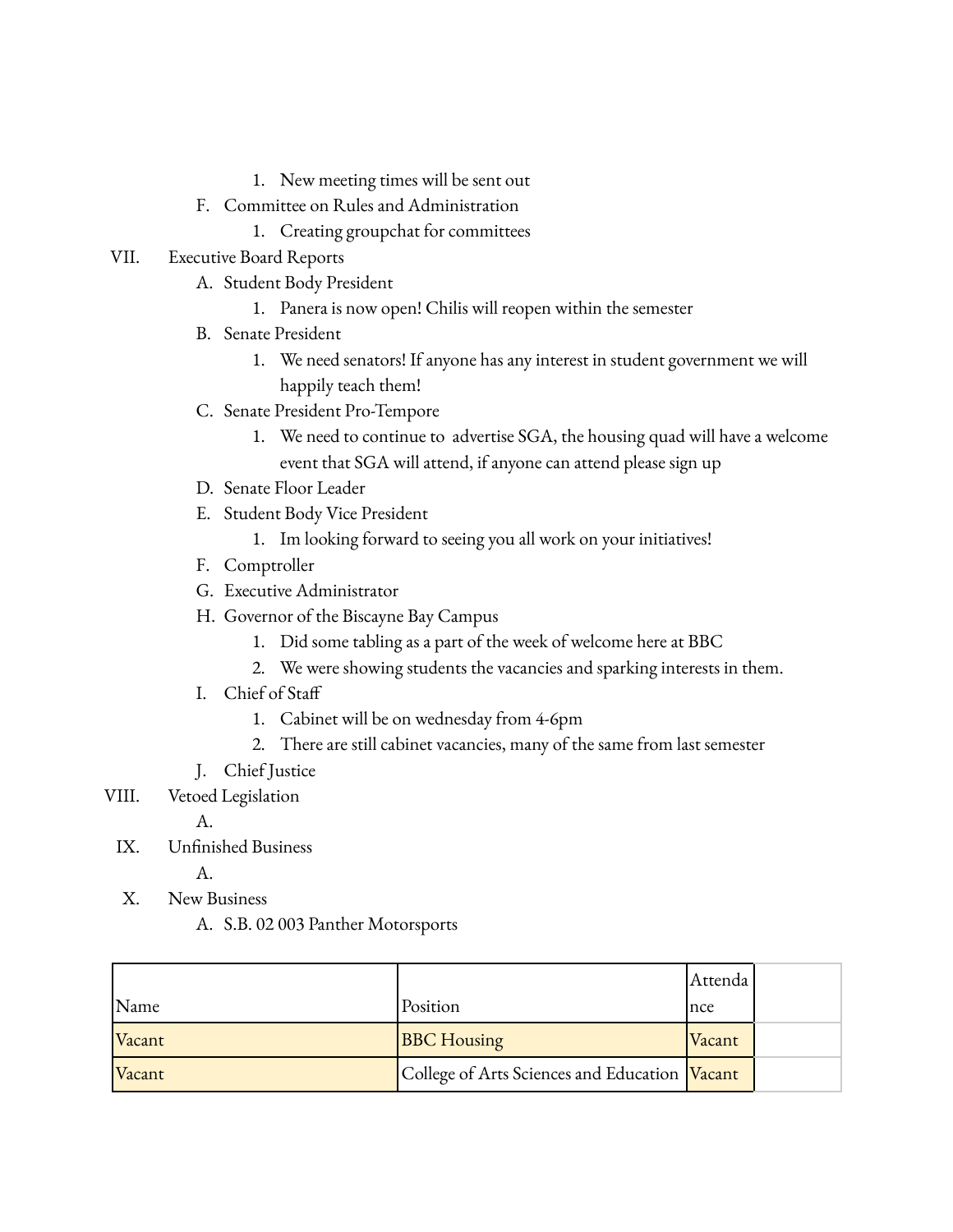| Vacant              | College of Arts Sciences and Education Vacant         |         |              |
|---------------------|-------------------------------------------------------|---------|--------------|
| Vacant              | College of Arts Sciences and Education                | Vacant  | y            |
| Jordan Castelli     | College of Arts Sciences and Education                | Present | I٧           |
| Vacant              | College of Arts Sciences and Education                | Vacant  |              |
| Daniella Mederos    | College of Arts Sciences and Education Present        |         | I٧           |
| Vacant              | College of Arts Sciences and Education                | Vacant  |              |
| Vacant              | College of Arts Sciences and Education                | Vacant  |              |
| Vacant              | College of Arts Sciences and Education                | Vacant  |              |
| Vacant              | College of Arts Sciences and Education                | Vacant  |              |
| Valentina Cassanova | College of Arts Sciences and Education Present        |         | I٧           |
| Alejandro Suarez    | College of Business                                   | Absent  |              |
| Aiden Muller        | College of Business                                   | Present | lу           |
| Mariapaz Grijalba   | College of Business                                   | Present | <b>y</b>     |
| Vacant              | College of Business                                   | Vacant  |              |
| Sergio Reyes        | College of Business                                   | Present | abstain      |
| Gabriela Tovar      | College of Communication<br>Architecture and the Arts | Present | $\mathsf{y}$ |
| Nicholas Ramirez    | College of Communication<br>Architecture and the Arts | Present | y            |
| Cristhofer Lugo     | College of Engineering and<br>Computing               | Present | abstain      |
| Fernando Melara     | College of Engineering and<br>Computing               | Present | ١v           |
| Hervangelot Lordeus | College of Engineering and<br>Computing               | Present | l y          |
| Natalie Meneses     | College of Engineering and<br>Computing               | Present | l y          |
| Celesse Temes       | College of Hospitality and Tourism<br>Management      | Absent  |              |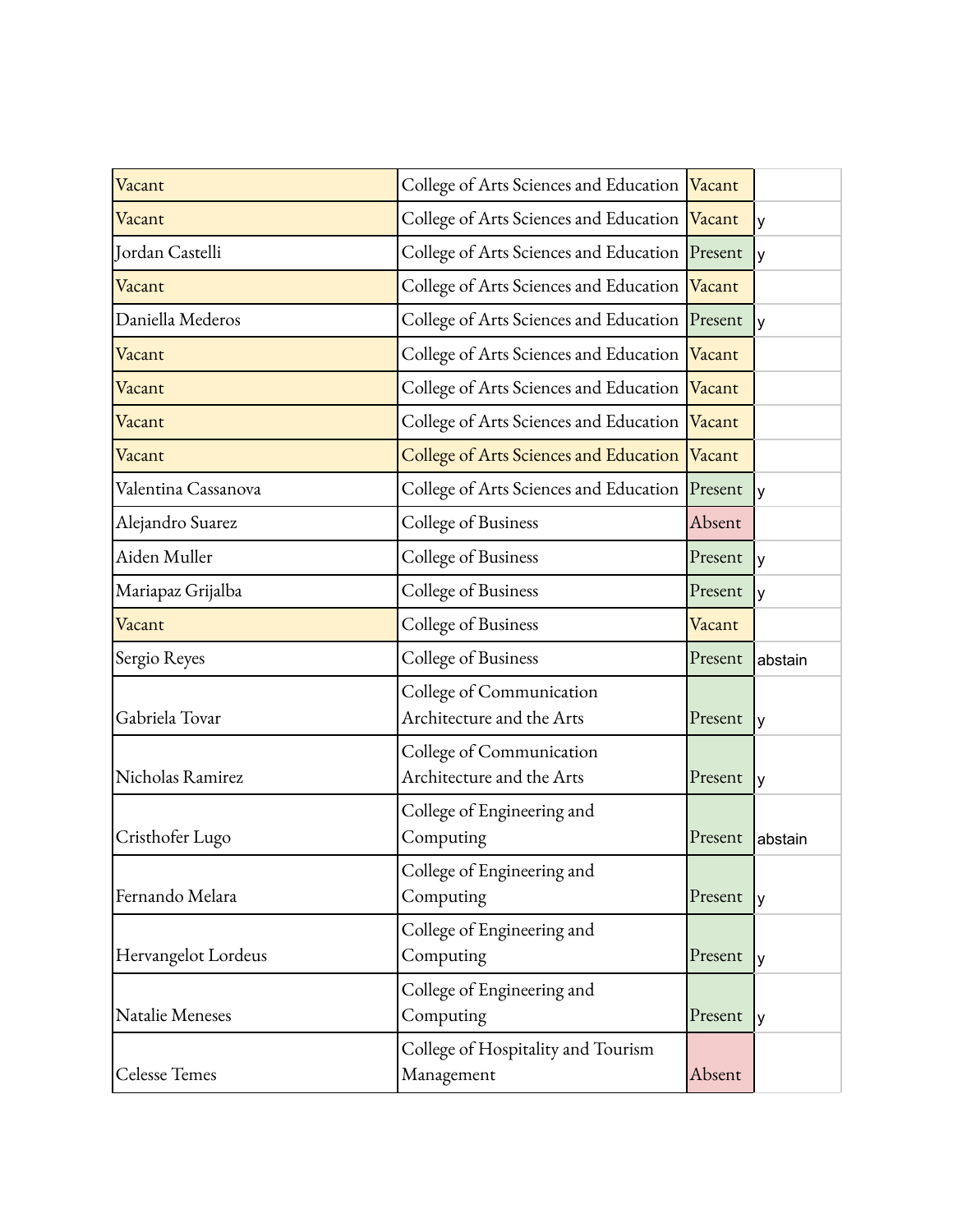| Vacant                           | College of Law                                | Vacant    |                        |
|----------------------------------|-----------------------------------------------|-----------|------------------------|
| Manuela Jaramillo                | College of Medicine                           | Absent    |                        |
| Joshua Lovo-Morales              | College of Nursing and Health<br>Sciences     | Present   | <b>y</b>               |
| Tyra Moss                        | College of Public Health and Social<br>Work   | Absent    |                        |
| Joshua Mandall                   | Graduate School                               | Present   | <b>y</b>               |
| Yendy Gonzalez                   | <b>Graduate School</b>                        | Present   | I٧                     |
| Kehinde Alawode                  | <b>Graduate School</b>                        | Present   | y                      |
| Karim Mostafa                    | <b>Graduate School</b>                        | Present   | $\mathsf{I}\mathsf{v}$ |
| Kaylee Arvay                     | <b>Graduate School</b>                        | Absent    |                        |
| Jean Rodriguez                   | Honors College                                | Absent    |                        |
| Vacant                           | <b>Lower Division BBC</b>                     | Vacant    |                        |
| Zoilo Batista                    | <b>Lower Division MMC</b>                     | Present   | y                      |
| Jacob Bharat                     | <b>MMC</b> Housing                            | Present   | <b>y</b>               |
| Sebastian Aviles                 | <b>MMC</b> Housing                            | Present   | ١v                     |
| Taylor Sokolosky                 | <b>MMC</b> Housing                            | Present   | <b>y</b>               |
| Vacant                           | <b>Online Student</b>                         | Vacant    |                        |
| Alexander Sutton                 | School of International and Public<br>Affairs | Present   | y                      |
| David Luis                       | School of International and Public<br>Affairs | Present y |                        |
| Vacant                           | School of International and Public<br>Affairs | Vacant    |                        |
| Vacant                           | <b>Upper Division BBC</b>                     | Vacant    |                        |
| Vacant                           | <b>Upper Division BBC</b>                     | Vacant    |                        |
| Rodrigo Alea                     | <b>Upper Division MMC</b>                     | Present   | I۷                     |
| Nicholas Pastrana                | <b>Upper Division MMC</b>                     | Present   | y                      |
| TOTAL NUMBER OF SENATORS PRESENT |                                               | 25        |                        |